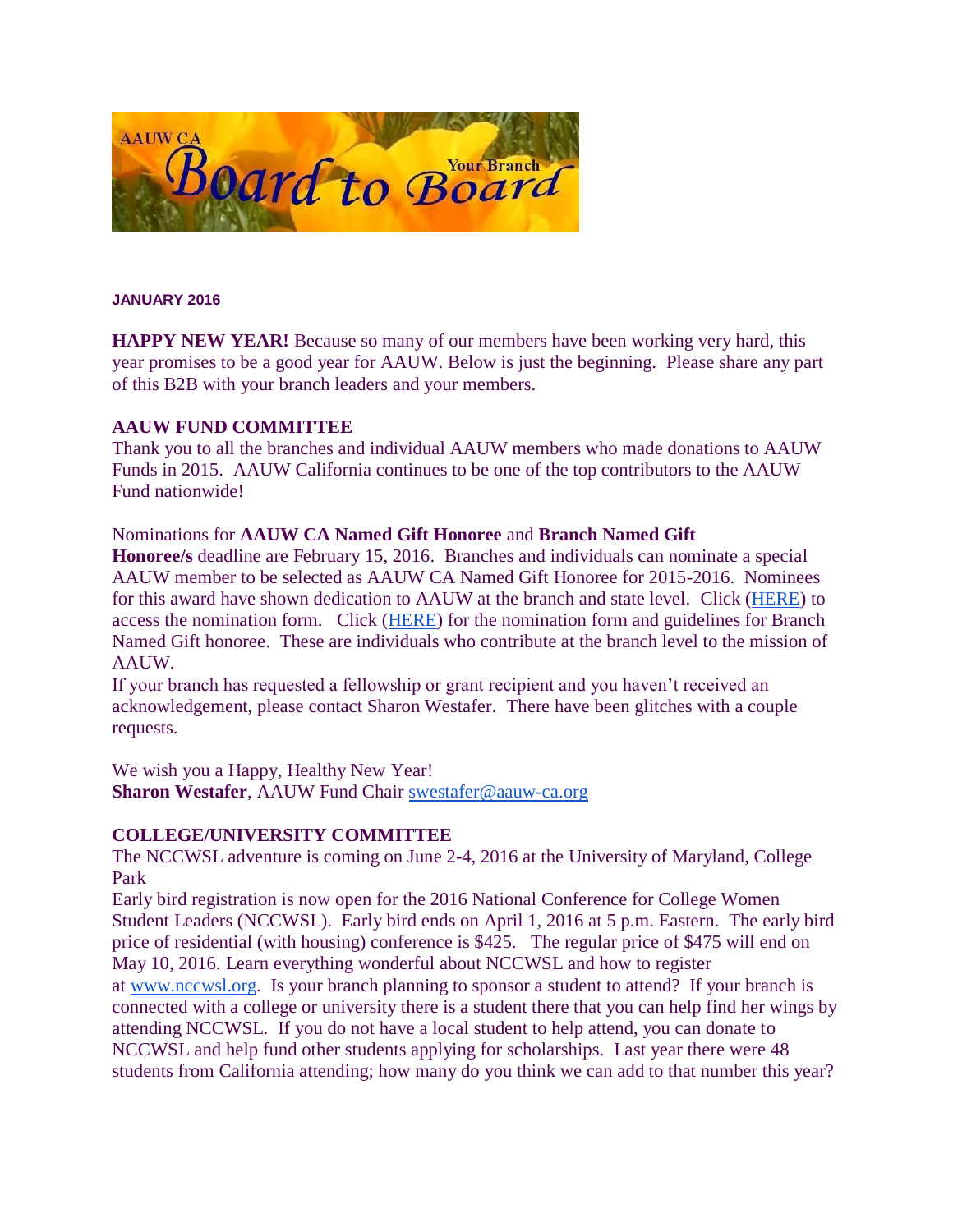**Tina Byrne** [\(tina.byrne@sbcglobal.net\)](mailto:tina.byrne@sbcglobal.net), **Dale Satake**, [\(dsatake@comcast.net\)](mailto:dsatake@comcast.net), and **Peggy Jaffe** [\(peggyjaffe@cox.net\)](mailto:peggyjaffe@cox.net) C/U Committee

## **TECH TREK DONATIONS**

Please make sure your members understand that Tech Trek donations must now be payable to AAUW. The AAUW CA Special Projects Fund (SPF) no longer accepts donations for Tech Trek and has begun to transfer to AAUW the money it has held on deposit.

Checks can be submitted to Tech Trek using the deposit form found [HERE.](http://www.aauw-ca.org/Assets/membersonly/Tech_Trek_Deposit_Form_-_Branch_Use_-_Aug2015.xlsx) Write your check(s) payable to AAUW, with Tech Trek/camp name in the memo line, and mail to the Camp Treasurer. Treasurers' contact information is found on the second page of the form. Credit cards may be used to make donations [HERE.](https://ww2.aauw.org/program-gift/?treatment=TECHTREK) You will be given the option to choose your camp.

Tech Trek donations are still tax deductible. Please email me with any questions. Harriet Tower, Tech Trek Financial Liaison, [techtrekfinance@aauw-ca.org](mailto:techtrekfinance@aauw-ca.org)

# **COMMUNICATIONS**

We have miles to go before we sleep but we are steps closer to our goal of faster and easier communications with our members.

Please be sure your emails are correct in the National Membership Database. If we can't find you, we can't let you know the latest and greatest news. The Spring Perspective (convention issue) and the voting information will be sent shortly.

Most of the hiccups are out of the new email system. Sorry for the problems but spam has been reduced dramatically. New groups have been established and are now working. Experiencing problems please let us know. Like something? Let us know.

**Deanna Arthur**, Communication Chair, [communications@aauw-ca-org](mailto:communications@aauw-ca.org)

# **MEMBERSHIP**

## IT'S TIME TO GET BACK ON CAMPUS

It may have been decades since many of us were undergraduates/graduates on campus but if your branch hasn't been in contact with your local college or university; it's time for you to get back on campus. The future of AAUW depends upon it. In keeping with our series on the top 10 ways AAUW branches recruited new members, number 8 is Establishing and Fostering C/U Partnerships. Here's a glimpse at what some of our branches have been accomplishing….. **Newport Mesa Irvine**: Is actively working with UC Irvine and the campus student group. They sponsor:

- **Start Smart**
- **Financial Literacy**
- A workshop about AAUW's Fellowships and Grants

## **Redlands**:

· Has a longstanding relationship with University of Redlands, where they host their STEM conference (600 8th grade girls) and where they hold branch meetings each month.